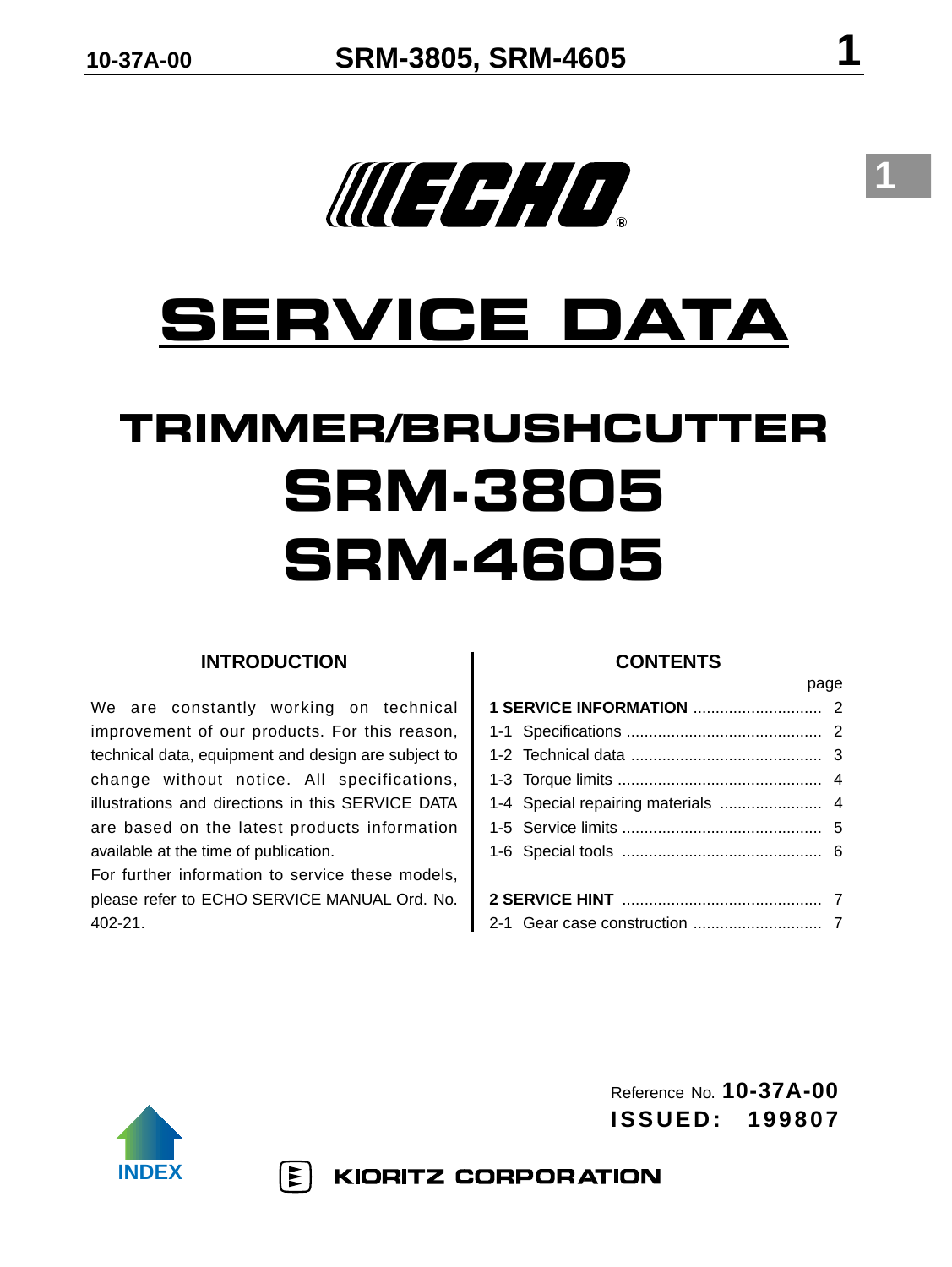#### **1 SERVICE INFORMATION**

## **1-1 Specifications**

| Model                        |                                                             |  |                                     | <b>SRM-3805 (L)</b>                                         | SRM-3805 (U)                                                   | <b>SRM-4605(L)</b> | <b>SRM-4605(U)</b> |  |
|------------------------------|-------------------------------------------------------------|--|-------------------------------------|-------------------------------------------------------------|----------------------------------------------------------------|--------------------|--------------------|--|
| Dimensions Length*<br>mm(in) |                                                             |  | 1820 (71.7)                         | 1820 (71.7)                                                 | 1820 (71.7)                                                    | 1820 (71.7)        |                    |  |
| Width                        |                                                             |  | mm(in)                              | 360 (14.2)                                                  | 720 (28.3)                                                     | 360 (14.2)         | 720 (28.3)         |  |
|                              | Height                                                      |  | mm(in)                              | 350 (13.8)                                                  | 455 (17.9)                                                     | 350 (13.8)         | 455 (17.9)         |  |
| Dry weight**                 |                                                             |  | kg(lb)                              | 8.1(17.9)                                                   | 8.7(19.2)                                                      | 8.1<br>(17.9)      | 8.7 (19.2)         |  |
| Engine                       | <b>Type</b>                                                 |  |                                     |                                                             | KIORITZ, air-cooled, two-stroke, single cylinder               |                    |                    |  |
|                              | Rotation                                                    |  |                                     | Counterclockwise as viewed from the output end              |                                                                |                    |                    |  |
|                              | Displacement                                                |  | cm <sup>3</sup> (in <sup>3</sup> )  | 45.7 (2.790)<br>37.4 (2.284)                                |                                                                |                    |                    |  |
|                              | <b>Bore</b>                                                 |  | mm(in)                              | 38.0 (1.496)                                                |                                                                |                    | 42.0 (1.654)       |  |
|                              | <b>Stroke</b>                                               |  | mm(in)                              |                                                             | 33.0 (1.299)                                                   | 33.0 (1.299)       |                    |  |
|                              | Compression ratio                                           |  |                                     | 6.3                                                         |                                                                | 6.6                |                    |  |
| Carburetor Type              |                                                             |  | Diaphragm, horizontal-draught       |                                                             |                                                                |                    |                    |  |
|                              |                                                             |  |                                     | with primer                                                 |                                                                | without primer     |                    |  |
|                              | Model                                                       |  |                                     | WALBRO WT-297                                               |                                                                |                    | WALBRO WT-120B     |  |
|                              | Venturi size-Throttle bore mm(in)                           |  |                                     | 11.11 - 15.85 (0.437 - 0.624)<br>12.7 - 15.85 (1/2 - 0.624) |                                                                |                    |                    |  |
| Ignition                     | <b>Type</b>                                                 |  | Capacitor discharge ignition system |                                                             |                                                                |                    |                    |  |
|                              |                                                             |  |                                     | in a single integrated piece                                |                                                                |                    |                    |  |
|                              | Spark plug                                                  |  |                                     | Champion RCJ-7Y                                             |                                                                |                    |                    |  |
| <b>Starter</b>               | <b>Type</b>                                                 |  |                                     | Automatic rewind                                            |                                                                |                    |                    |  |
|                              | Rope diameter x length<br>mm(in)                            |  |                                     | $3.8 \times 950$ (0.15 $\times$ 37.4)                       |                                                                |                    |                    |  |
| Fuel                         | <b>Type</b>                                                 |  |                                     | Premixed two-stroke fuel (Refer to Operator's manual.)      |                                                                |                    |                    |  |
|                              | Tank capacity                                               |  | cm <sup>3</sup> (U.S.fI.oz.)        | 950 (32.1)                                                  |                                                                |                    |                    |  |
| Clutch                       | <b>Type</b>                                                 |  |                                     | Centrifugal, 2-shoe pivot                                   |                                                                |                    |                    |  |
| Handle                       | <b>Type</b>                                                 |  |                                     | Front Crescent loop                                         | U-shaped                                                       | Crescent loop      | U-shaped           |  |
|                              |                                                             |  | Rear                                | Integrated                                                  | $- - -$                                                        | Integrated         | ---                |  |
|                              |                                                             |  |                                     | control grip                                                |                                                                | control grip       |                    |  |
| Drive shaft Type             |                                                             |  | Solid                               |                                                             |                                                                |                    |                    |  |
|                              | Diameter - Length                                           |  | mm(in)                              | 8 - 1590 (0.31 - 62.6)                                      |                                                                |                    |                    |  |
|                              | $OD - ID$ mm(in)<br>Housing<br>(Main pipe)<br>Length mm(in) |  |                                     | 28 - 24.0 (1.10 - 0.94)                                     |                                                                |                    |                    |  |
|                              |                                                             |  | 1530 (60.2)                         |                                                             |                                                                |                    |                    |  |
| Gear case                    | Reduction ratio                                             |  | 1.33                                |                                                             |                                                                |                    |                    |  |
|                              | Gear tooth                                                  |  |                                     | Spiral bevel gear                                           |                                                                |                    |                    |  |
|                              | Lubrication                                                 |  |                                     |                                                             | Lithium based grease                                           |                    |                    |  |
| Cutter                       | <b>Type</b>                                                 |  |                                     |                                                             | Nylon line cutter, 8-tooth blade***, 80-tooth blade***, Others |                    |                    |  |
|                              | Pilot diameter<br>mm(in)                                    |  | 25.4(1.0)                           |                                                             |                                                                |                    |                    |  |
|                              | Fastener type, size<br>mm                                   |  |                                     | Left-hand thread nut, M10 x 1.25 pitch                      |                                                                |                    |                    |  |
| Cutting rotation             |                                                             |  | Counterclockwise as viewed from top |                                                             |                                                                |                    |                    |  |

OD: Outer diameter.

ID: Inner diameter.

\*Without shoulder harness and cutter head.

\*\*With standard cutter head.

\*\*\*Install and use U-shaped handle when operating with steel blade.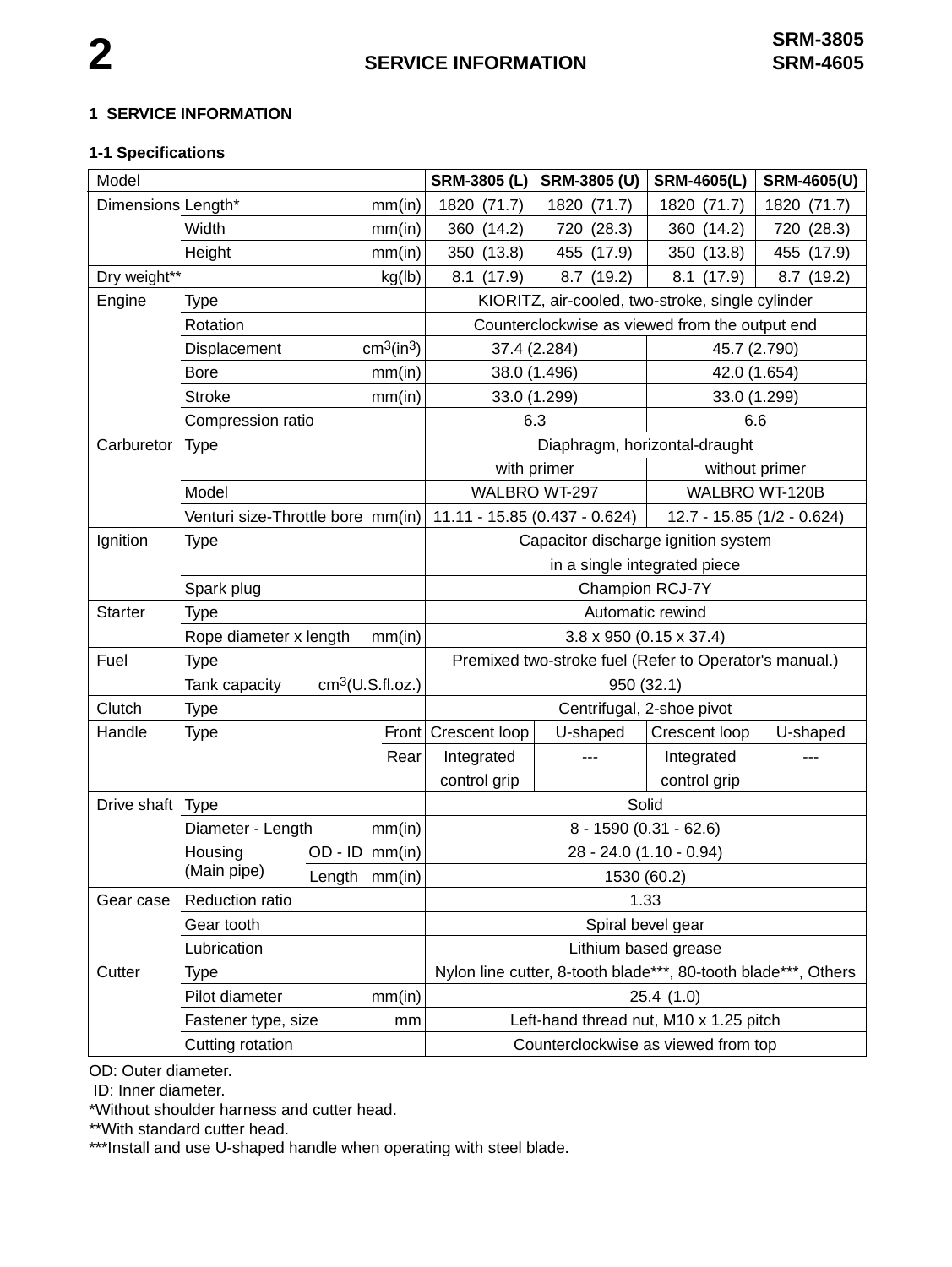## **1-2 Technical data**

| <b>Model</b>                                             |                           | <b>SRM-3805</b>             | <b>SRM-4605</b>                        |  |  |
|----------------------------------------------------------|---------------------------|-----------------------------|----------------------------------------|--|--|
| Engine                                                   |                           |                             |                                        |  |  |
| Idling speed                                             | rpm                       | 2400 - 3000                 |                                        |  |  |
| Operating speed                                          | rpm                       | $6000 - 8000$               |                                        |  |  |
| Clutch-in speed                                          | rpm                       | 3300 - 3700                 |                                        |  |  |
| Compression pressure, standard kgf/cm <sup>2</sup> (psi) |                           | 7.5(107)                    | 8.0(114)                               |  |  |
| Ignition system                                          |                           |                             |                                        |  |  |
| Spark plug gap                                           | mm(in)                    | $0.6 - 0.7$ (0.024 - 0.028) |                                        |  |  |
| Minimum secondary voltage at 1000 rpm                    | kV                        |                             | 15                                     |  |  |
| Secondary coil resistance                                | $k\Omega$                 | $1.0 - 1.5$                 |                                        |  |  |
| Pole shoe air gaps                                       | mm(in)                    | $0.3 - 0.4$ (0.012 - 0.016) |                                        |  |  |
| Ignition timing                                          | <b>BTDC</b>               | 25                          |                                        |  |  |
| Carburetor                                               |                           |                             |                                        |  |  |
| Type                                                     |                           |                             | Diaphragm horizontal-draught           |  |  |
| Supplier                                                 |                           | Walbro WT-297               | Walbro WT-120B                         |  |  |
| Venturi Size                                             | mm(in)                    | 11.11 (0.437)               | 12.7(1/2)                              |  |  |
| <b>Throttle Bore</b>                                     | mm(in)                    | 15.85 (0.624)               | 15.85 (0.624)                          |  |  |
| Idle speed screw initial setting                         | turn in                   | $\overline{2}$              | $\overline{2}$                         |  |  |
| H needle initial setting                                 | turn back                 | 11/2                        | 11/4                                   |  |  |
| L needle initial setting                                 | turn back                 | 1                           | 1                                      |  |  |
| Test Pressure, minimum                                   | kgf/cm <sup>2</sup> (psi) | 0.5(7.0)                    |                                        |  |  |
| Metering lever height                                    | mm(in)                    |                             | 1.65 (0.065) lower than diaphragm seat |  |  |

BTDC: Before top dead center.

H needle: High speed needle.

L needle: Idle needle.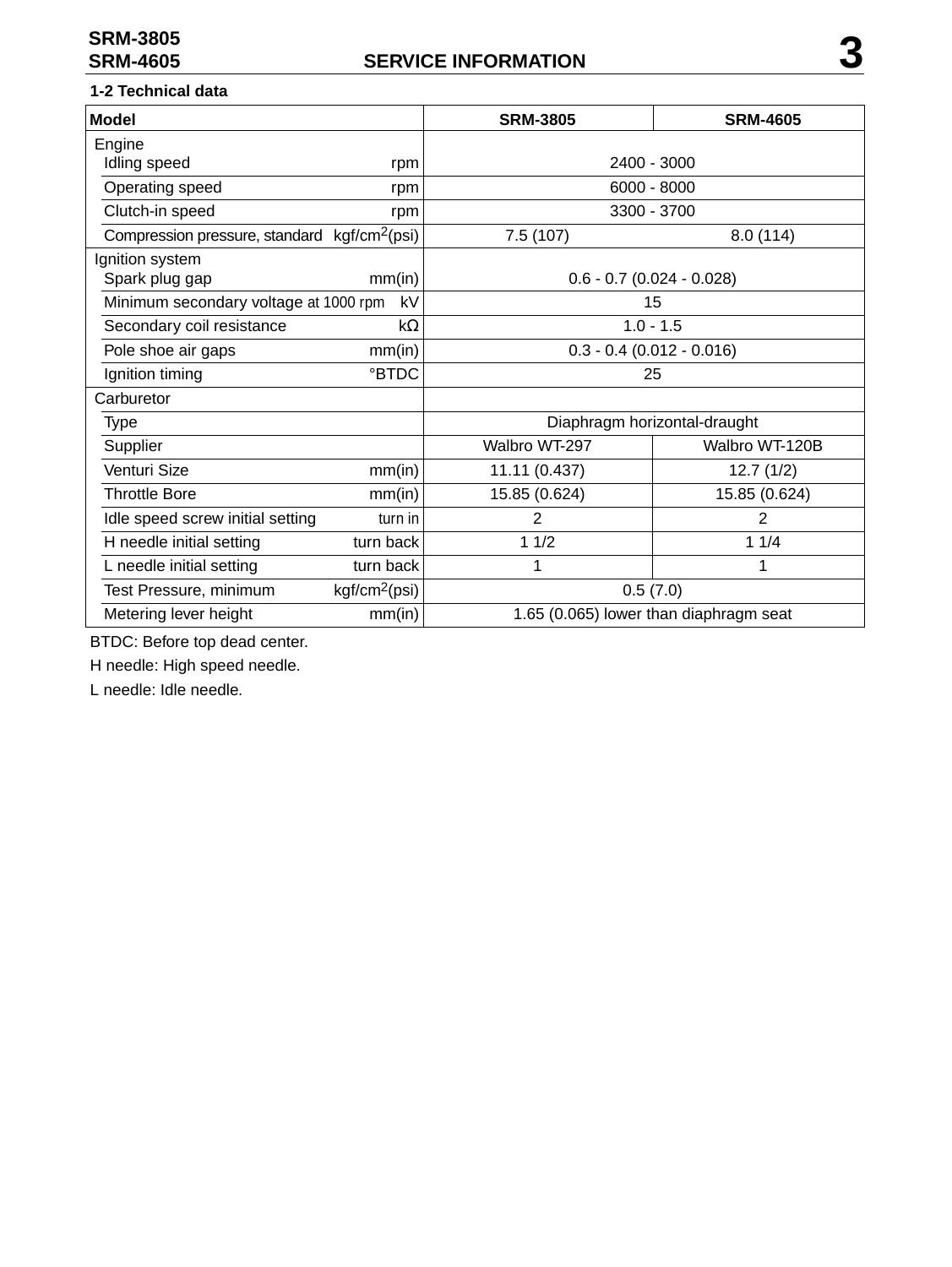## **1-3 Torque limits**

| Descriptions                 |                            | <b>Size</b>    | kgf•cm      | in•lbf      |
|------------------------------|----------------------------|----------------|-------------|-------------|
| <b>Starter</b>               | Pawl carrier               | M 8            | $80 - 100$  | $70 - 85$   |
| system                       | Pawl carrier nut           | M 8            | $160 - 200$ | $140 - 175$ |
|                              | Starter center post        | M <sub>5</sub> | $25 - 35$   | $22 - 30$   |
|                              | Starter case               | M 4            | $35 - 50$   | $30 - 45$   |
| Ignition                     | Magneto rotor (Flywheel)   | M10            | $350 - 400$ | $300 - 350$ |
| system                       | Ignition coil (CDI module) | M 5            | $30 - 50$   | $26 - 45$   |
|                              | Fan cover                  | M 5            | $70 - 110$  | $60 - 95$   |
|                              | Spark plug                 | M14            | 130 - 170   | $110 - 150$ |
| Fuel                         | Carburetor insulator       | M 5            | $40 - 55$   | $35 - 50$   |
| system                       | Carburetor (SRM-3805)      | M 5            | $30 - 45$   | $25 - 40$   |
|                              | (SRM-4605)                 | M 5            | $35 - 45$   | $30 - 40$   |
|                              | Throttle cable nut         | M 6            | $25 - 35$   | $22 - 30$   |
|                              | Fuel tank bracket, Stand   | M 5            | $30 - 45$   | $26 - 40$   |
| Clutch                       | Clutch shoe                | $M 8*$         | 160 - 200   | 140 - 175   |
|                              | Clutch drum case           | M 5            | $70 - 100$  | $60 - 95$   |
| Engine                       | Crankcase                  | M 5            | $70 - 110$  | $60 - 95$   |
|                              | Cylinder                   | M 5            | 70 - 110    | $60 - 95$   |
|                              | Cylinder cover             | M 5            | $30 - 45$   | $26 - 40$   |
|                              | Top guard                  | M 5            | $30 - 45$   | $26 - 40$   |
|                              | Muffler                    | M 5            | $60 - 100$  | $52 - 85$   |
|                              | Muffler bracket            | M 5            | $30 - 45$   | $25 - 40$   |
|                              | Muffler cover              | M 4            | $14 - 28$   | $12 - 24$   |
|                              | (with starter case)        | M 4            | $35 - 50$   | $30 - 45$   |
| <b>Others</b>                | Blade fastening nut        | <b>LM10</b>    | 280 - 320   | 245 - 280   |
| Regular bolt, nut, and screw |                            | M 3            | $6 - 10$    | $5 - 9$     |
|                              |                            | M 4            | $15 - 25$   | $13 - 22$   |
|                              |                            | M 5            | $25 - 45$   | $22 - 40$   |
|                              |                            | M 6            | 45 - 75     | $40 - 65$   |
|                              |                            | M 8            | $110 - 150$ | 95 - 130    |
|                              |                            | M10            | $210 - 300$ | 180 - 270   |

LM: Left-hand thread.

\* Apply thread locking sealant. (See below.)

## **1-4 Special repairing materials**

| Material               | Location                  | Remarks                                      |  |
|------------------------|---------------------------|----------------------------------------------|--|
| Grease                 | Gear case                 |                                              |  |
|                        | Rewind spring             | Lithium based grease                         |  |
|                        | Starter center post       |                                              |  |
| Thread locking sealant | Starter center post screw | Loctite #222, ThreeBond #1342, or equivalent |  |
|                        | Clutch shoe               |                                              |  |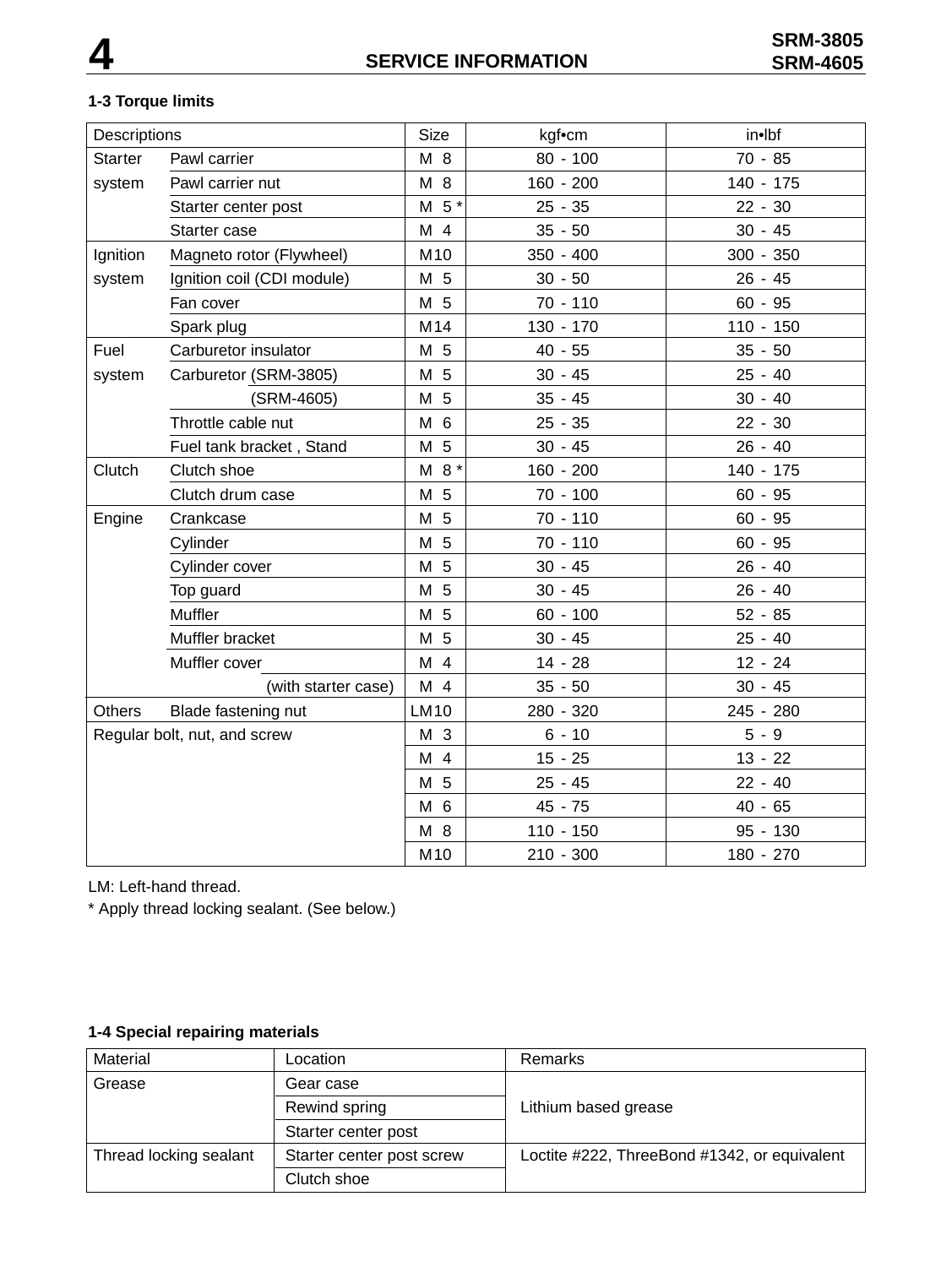## **1-5 Service limits**



|             |                               |     |      |                 | mm(in)                                        |  |  |
|-------------|-------------------------------|-----|------|-----------------|-----------------------------------------------|--|--|
| Description |                               |     |      | <b>SRM-3805</b> | <b>SRM-4605</b>                               |  |  |
| A           | Cylinder bore                 |     |      |                 | When plating is worn and aluminum can be seen |  |  |
| B           | Piston outer diameter         |     | Min. | 37.90 (1.492)   | 41.90 (1.65)                                  |  |  |
| C           | Piston pin bore               |     | Max. | 10.025 (0.3947) | 10.025 (0.3947)                               |  |  |
| D           | Piston ring groove            |     | Max. | 1.3(0.051)      | $1.3$ $(0.051)$                               |  |  |
| E           | Piston ring side clearance    | 1st | Max. | 0.15(0.006)     | 0.15(0.006)                                   |  |  |
|             |                               | 2nd | Max. | $0.1$ (0.004)   | $0.1$ (0.004)                                 |  |  |
| F           | Piston pin outer diameter     |     | Min. | 9.98 (0.3929)   | 9.98 (0.3929)                                 |  |  |
| G           | Piston ring width             |     | Min. | 1.15(0.045)     | 1.15(0.045)                                   |  |  |
| Н           | Piston ring end gap           |     | Max. | 0.5(0.02)       | 0.5(0.02)                                     |  |  |
| Κ           | Connecting rod small end bore |     | Max. | 14.025 (0.5522) | 14.025 (0.5522)                               |  |  |
| L           | Crankshaft runout             |     | Max. | 0.05(0.002)     | 0.05(0.002)                                   |  |  |
| M           | Clutch drum bore              |     | Max. | 79.0 (3.11)     | 79.0 (3.11)                                   |  |  |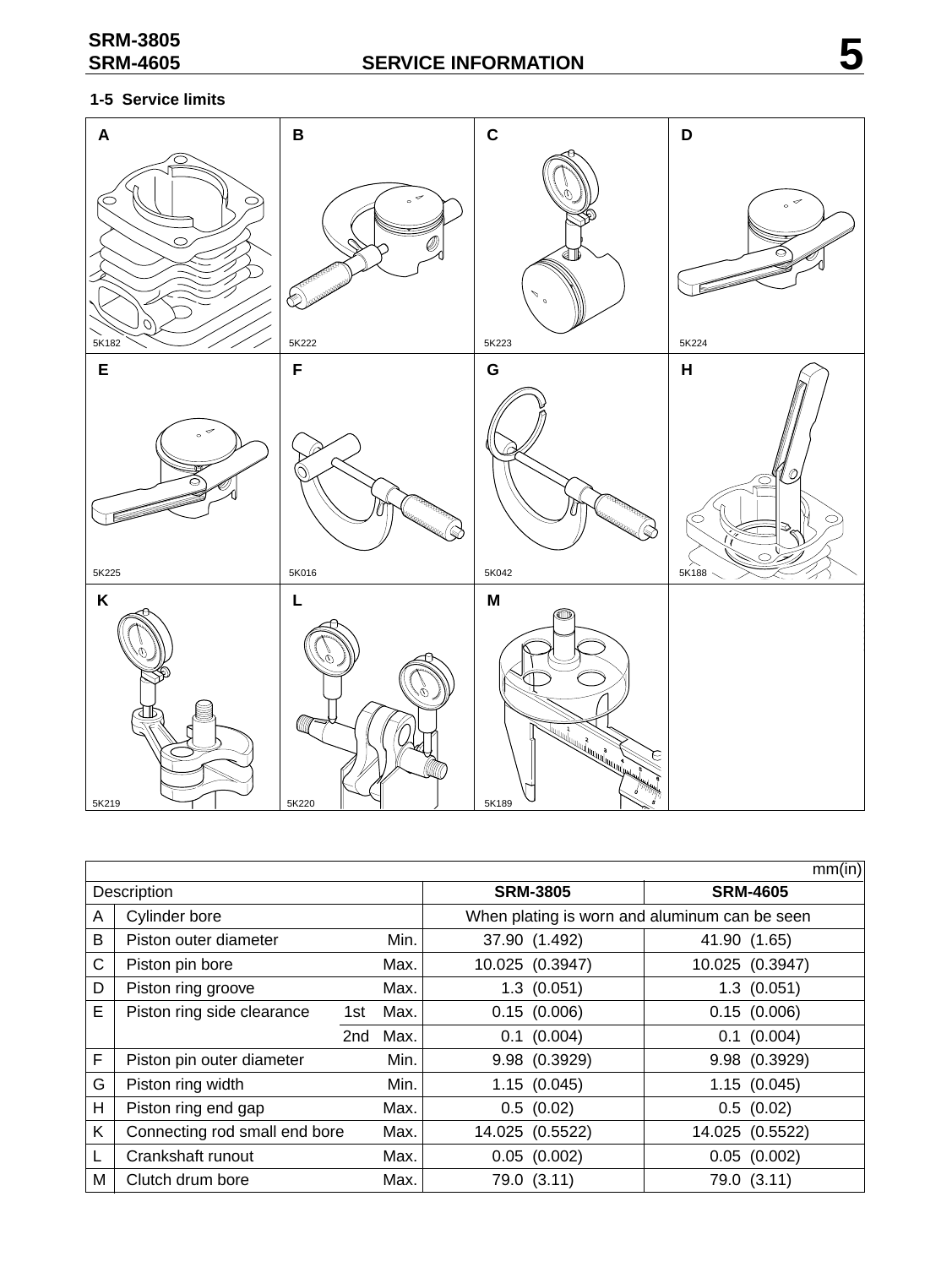#### **2 1 3 4** 1.65 -ج7  $^{\rm z}$ o. ~ئ **a 5 6 7 8 10: a a 12: c=34 mm 14 15 9**  $a = 10$  mm **13:** c=31 mm (⇒  **mm 11:**  $a = 12$  mm  $$ **b 16 17 18 20 19 21** Key Part Number Description | Used for: 1 Tachometer Measuring engine speed to adjust carburetor 2 895610-79920 L-hex. wrench(4 mm) Removing and installing hex. socket bolt (M5) 3 897563-19830 Metering lever gauge Measuring metering lever height on carburetor 4 897501-03938 Puller Removing flywheel 5 897603-23030 PTO shaft puller Removing PTO shaft 6 897701-06030 Bearing wedge Removing ball bearings remaining on crankshaft 7 | 897701-14732 | Bearing tool | Removing and installing crankcase / clutch drum bearing 8 897702-30131 Piston pin tool Removing and installing piston pin (Use 8 mm dia. adapter) 9 897712-04630 2-pin wrench Removing and installing pawl carrier 10 897714-22830 | Oil seal tool | Installing drive gear assembly into gear case 11 897714-24330 | Oil seal tool | Installing drive gear ball bearings Installing PTO shaft ball bearing Installing crankcase oil seal (starter side) 12 897718-02830 Bearing tool | Installing crankcase ball bearings (clutch side) 13 897718-03930 Bearing tool Installing crankcase ball bearings (starter side) 14 897719-02830 Piston holder Making piston steady to remove and install piston and rings 15 897726-16130 | Oil seal tool | Installing crankcase oil seal (clutch side) 16 897800-79931 Spark tester Checking ignition system 17 897803-30130 Pressure tester **Testing carburetor and crankcase leakages** 18 897826-16131 Pressure plug Plugging intake port to test crankcase and cylinder leakages 19 897827-16131 Pressure plate Plugging intake port to test crankcase and cylinder leakages 20 897831-16131 Pressure plug Plugging exhaust port to test crankcase and cylinder leakages 21 897835-16131 Pressure connector Testing crankcase and cylinder leakages